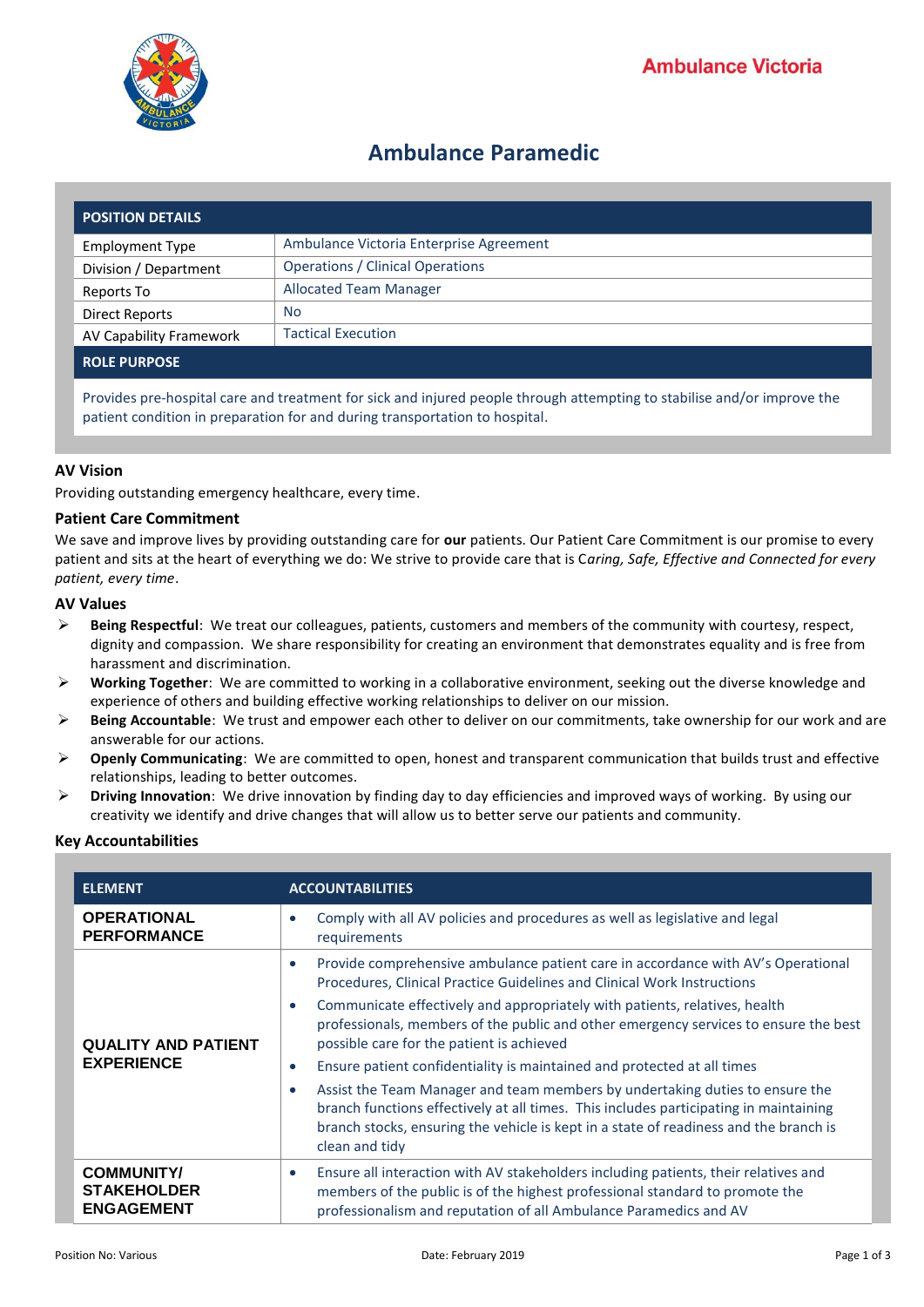|                                              | Respond to calls in accordance with AV Operational Procedures and organisation<br>$\bullet$<br>response targets to ensure patient needs are appropriately met                                                                                                   |
|----------------------------------------------|-----------------------------------------------------------------------------------------------------------------------------------------------------------------------------------------------------------------------------------------------------------------|
| <b>HEALTH SAFETY AND</b><br><b>WELLBEING</b> | Drive Service vehicles in a safe and expedient manner in accordance with AV policy<br>$\bullet$<br>and procedures                                                                                                                                               |
|                                              | Maintain all equipment and ensure vehicle is prepared, maintained and equipped in<br>$\bullet$<br>accordance with AV standards                                                                                                                                  |
|                                              | Interact effectively as part of the ambulance crew within own ambulance team, with<br>$\bullet$<br>other Ambulance teams and with other emergency service teams to ensure delivery of<br>patient care is optimised                                              |
| <b>PEOPLE LEADERSHIP</b>                     | Maintain open and effective communication with the communication centre<br>$\bullet$                                                                                                                                                                            |
|                                              | Adhere to and ensure adherence to the Code of Conduct for Victorian Public Sector<br>$\bullet$<br>Employees, the AV Workplace Conduct policy, other policies and procedures which<br>incorporates AV's organisational expectations as amended from time to time |

#### **Key Selection Criteria**

## **QUALIFICATION**

- Registered and credentialed Ambulance Paramedic qualification and experience which enables the incumbent to crew an ambulance vehicle
- Maintain a current Authority to Practice

#### **ROLE SPECIFIC REQUIREMENTS**

- An understanding and ability to complete basic mental arithmetic calculations
- Strong reading and comprehension skills
- Excellent ability to communicate in English verbally and in written material concisely, accurately and comprehensively
- Competent standard of patient emergency care and clinical knowledge to work as part of an emergency ambulance crew
- Medical and physical fitness as determined by AV to safely undertake all the duties of ambulance work
- Tolerance for stress to maintain stable performance whilst under pressure including the ability to relieve stress in a manner that is acceptable to self, others and the organisation
- Team skills to actively participate as a member of a team and move the team towards the completion of both team and individual goals
- Integrity to maintain and promote ethical and professional standards including maintaining patient confidentiality and diplomacy in dealing with matters of a sensitive nature
- Problem solving ability to identify issues and react appropriately
- It is a condition your employment that you must hold and maintain:
	- Valid Victorian driver's licence
	- Registration with the Paramedicine Board of Australia
	- Current Victorian Working With Children check
- Willingness to travel throughout Metropolitan Melbourne and Regional Victoria as required
- The preferred candidate will be required to undergo security checks such as police record

#### **Important Information**

- AV is an EEO employer. All employees must understand, support and adhere to the principles covered in the AV Workplace Respect Policy
- AV provides a professional working environment that recognises the importance of flexible work arrangements and work/life balance
- Applicants must be an Australian citizen, Permanent Resident, or hold a valid work permit or visa
- The successful candidate will be employed pursuant to Ambulance Victoria Policies and Procedures along with the relevant Agreement
- The position description is indicative of the initial expectation of the role and subject to changes to organisational goals and priorities, activities or focus of the job